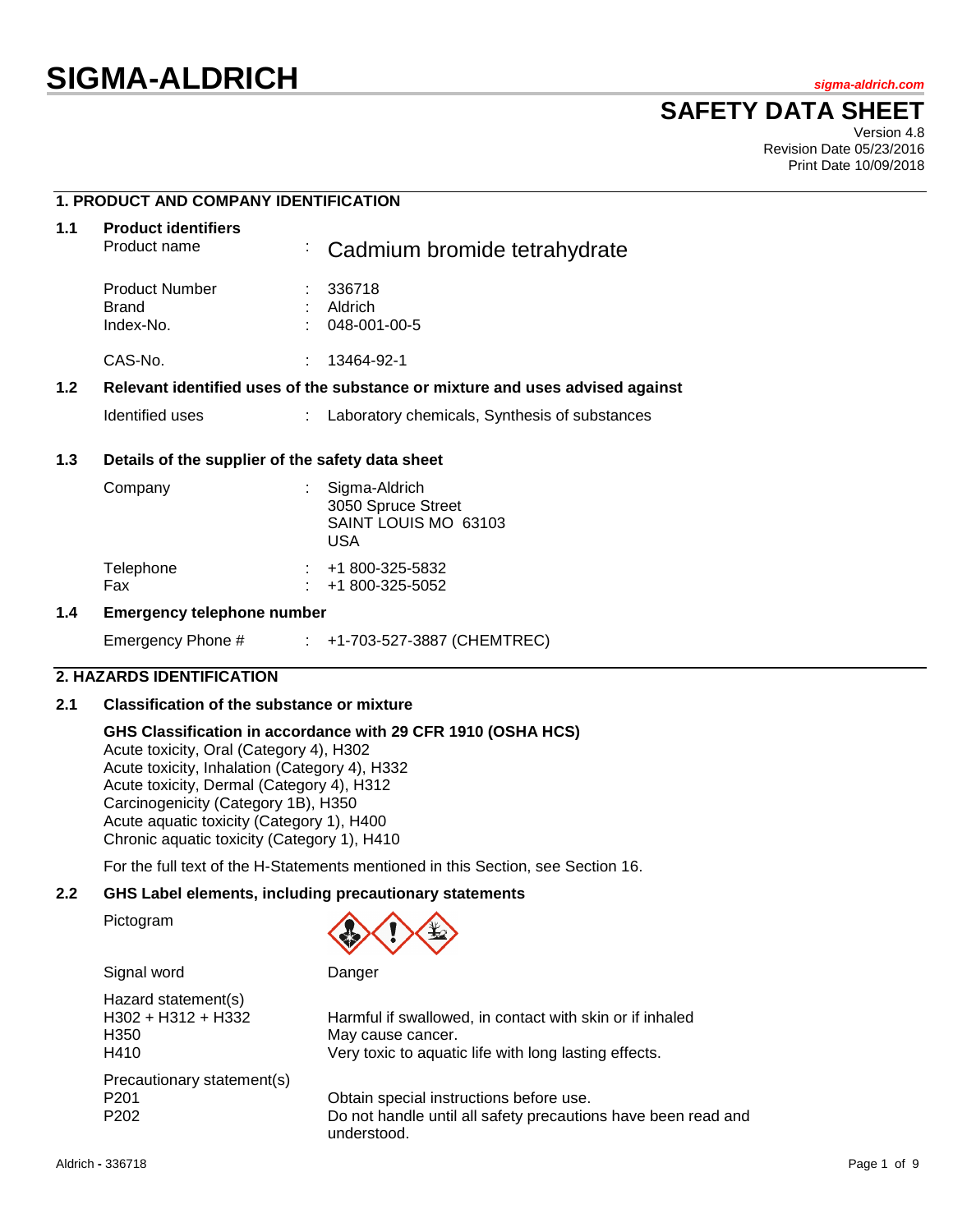| P <sub>261</sub>     | Avoid breathing dust/ fume/ gas/ mist/ vapours/ spray.                                                                        |
|----------------------|-------------------------------------------------------------------------------------------------------------------------------|
| P264                 | Wash skin thoroughly after handling.                                                                                          |
| P <sub>270</sub>     | Do not eat, drink or smoke when using this product.                                                                           |
| P <sub>271</sub>     | Use only outdoors or in a well-ventilated area.                                                                               |
| P273                 | Avoid release to the environment.                                                                                             |
| P <sub>280</sub>     | Wear protective gloves/ protective clothing/ eye protection/ face<br>protection.                                              |
| $P301 + P312 + P330$ | IF SWALLOWED: Call a POISON CENTER/doctor if you feel unwell.<br>Rinse mouth.                                                 |
| $P302 + P352 + P312$ | IF ON SKIN: Wash with plenty of water.Call a POISON CENTER/doctor if<br>you feel unwell.                                      |
| $P304 + P340 + P312$ | IF INHALED: Remove person to fresh air and keep comfortable for<br>breathing. Call a POISON CENTER/doctor if you feel unwell. |
| $P308 + P313$        | IF exposed or concerned: Get medical advice/attention.                                                                        |
| P363                 | Wash contaminated clothing before reuse.                                                                                      |
| P391                 | Collect spillage.                                                                                                             |
| P405                 | Store locked up.                                                                                                              |
| P <sub>501</sub>     | Dispose of contents/ container to an approved waste disposal plant.                                                           |
|                      |                                                                                                                               |

# **2.3 Hazards not otherwise classified (HNOC) or not covered by GHS** - none

#### **3. COMPOSITION/INFORMATION ON INGREDIENTS**

#### **3.1 Substances**

| Formula          | : $Br_2Cd \cdot 4H_2O$ |  |
|------------------|------------------------|--|
| Molecular weight | : $344.28$ g/mol       |  |
| CAS-No.          | $: 13464 - 92 - 1$     |  |
| EC-No.           | $: 232 - 165 - 1$      |  |
| Index-No.        | 048-001-00-5           |  |
|                  |                        |  |

#### **Hazardous components**

| Component                    | Classification                                                                                      | Concentration |
|------------------------------|-----------------------------------------------------------------------------------------------------|---------------|
| Cadmium bromide tetrahydrate |                                                                                                     |               |
|                              | Acute Tox. 4; Carc. 1B;<br>Aquatic Acute 1; Aquatic<br>Chronic 1; H302 + H312 +<br>H332, H350, H410 | $\leq$ 100 %  |

For the full text of the H-Statements mentioned in this Section, see Section 16.

## **4. FIRST AID MEASURES**

#### **4.1 Description of first aid measures**

#### **General advice**

Consult a physician. Show this safety data sheet to the doctor in attendance.Move out of dangerous area.

#### **If inhaled**

If breathed in, move person into fresh air. If not breathing, give artificial respiration. Consult a physician.

#### **In case of skin contact**

Wash off with soap and plenty of water. Consult a physician.

#### **In case of eye contact**

Flush eyes with water as a precaution.

#### **If swallowed**

Never give anything by mouth to an unconscious person. Rinse mouth with water. Consult a physician.

#### **4.2 Most important symptoms and effects, both acute and delayed** The most important known symptoms and effects are described in the labelling (see section 2.2) and/or in section 11

#### **4.3 Indication of any immediate medical attention and special treatment needed** No data available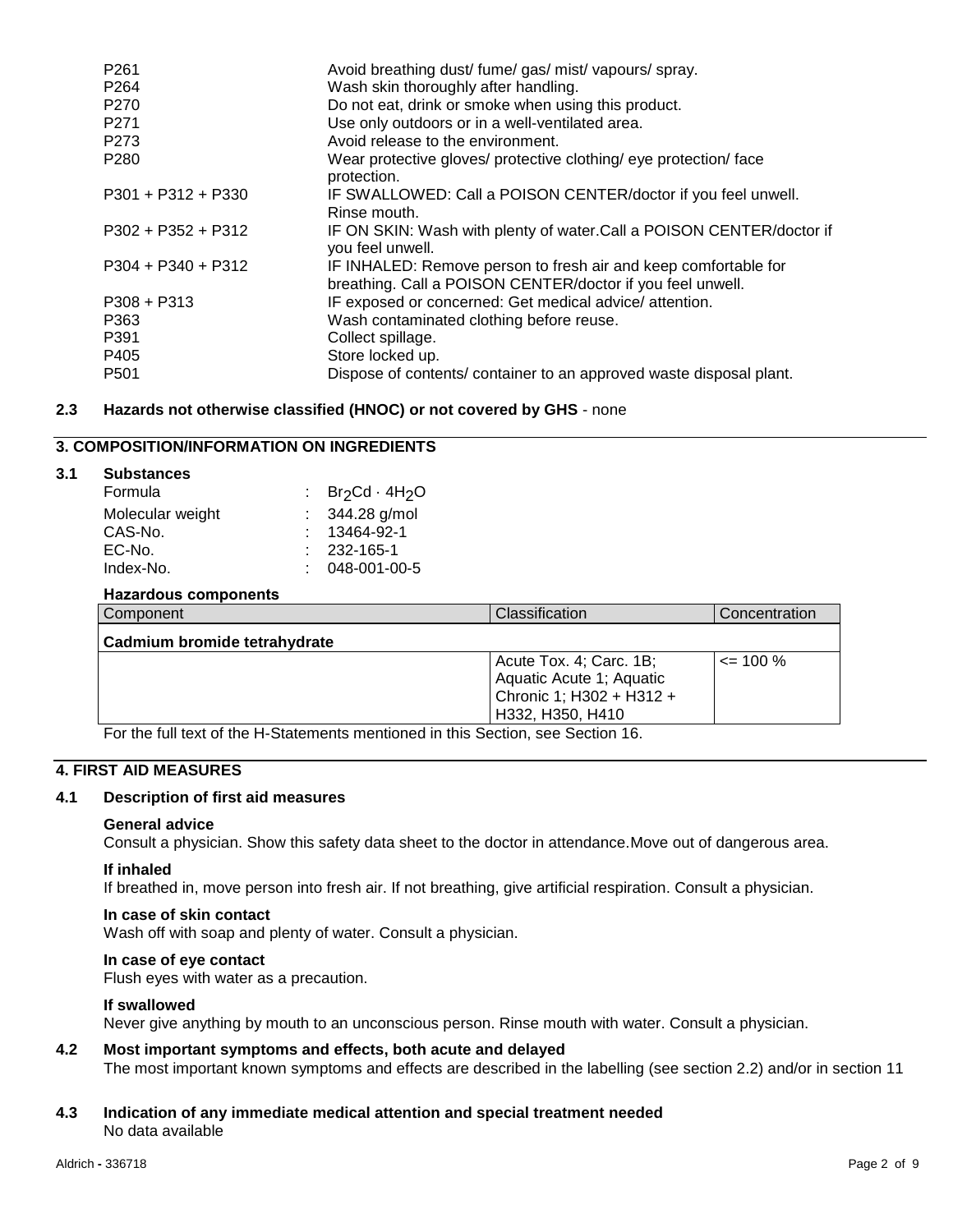# **5. FIREFIGHTING MEASURES**

#### **5.1 Extinguishing media**

#### **Suitable extinguishing media**

Use water spray, alcohol-resistant foam, dry chemical or carbon dioxide.

**5.2 Special hazards arising from the substance or mixture** No data available

# **5.3 Advice for firefighters** Wear self-contained breathing apparatus for firefighting if necessary.

**5.4 Further information** No data available

# **6. ACCIDENTAL RELEASE MEASURES**

**6.1 Personal precautions, protective equipment and emergency procedures** Use personal protective equipment. Avoid dust formation. Avoid breathing vapours, mist or gas. Ensure adequate ventilation. Evacuate personnel to safe areas. Avoid breathing dust. For personal protection see section 8.

#### **6.2 Environmental precautions**

Prevent further leakage or spillage if safe to do so. Do not let product enter drains. Discharge into the environment must be avoided.

#### **6.3 Methods and materials for containment and cleaning up**

Pick up and arrange disposal without creating dust. Sweep up and shovel. Keep in suitable, closed containers for disposal.

# **6.4 Reference to other sections**

For disposal see section 13.

# **7. HANDLING AND STORAGE**

# **7.1 Precautions for safe handling**

Avoid contact with skin and eyes. Avoid formation of dust and aerosols.Further processing of solid materials may result in the formation of combustible dusts. The potential for combustible dust formation should be taken into consideration before additional processing occurs.

Provide appropriate exhaust ventilation at places where dust is formed. For precautions see section 2.2.

#### **7.2 Conditions for safe storage, including any incompatibilities**

Keep container tightly closed in a dry and well-ventilated place.

Storage class (TRGS 510): Non-combustible, acute toxic Cat.3 / toxic hazardous materials or hazardous materials causing chronic effects

#### **7.3 Specific end use(s)**

Apart from the uses mentioned in section 1.2 no other specific uses are stipulated

# **8. EXPOSURE CONTROLS/PERSONAL PROTECTION**

#### **8.1 Control parameters**

#### **Components with workplace control parameters**

| Component       | CAS-No.        | Value                                                                | Control    | <b>Basis</b>                      |
|-----------------|----------------|----------------------------------------------------------------------|------------|-----------------------------------|
|                 |                |                                                                      | parameters |                                   |
| Cadmium bromide | 13464-92-1     | TWA                                                                  | 0.010000   | USA. ACGIH Threshold Limit Values |
| tetrahydrate    |                |                                                                      | mg/m3      | (TLV)                             |
|                 | <b>Remarks</b> | Kidney damage                                                        |            |                                   |
|                 |                | Substances for which there is a Biological Exposure Index or Indices |            |                                   |
|                 |                | (see BEI® section)                                                   |            |                                   |
|                 |                | Suspected human carcinogen                                           |            |                                   |
|                 |                | varies                                                               |            |                                   |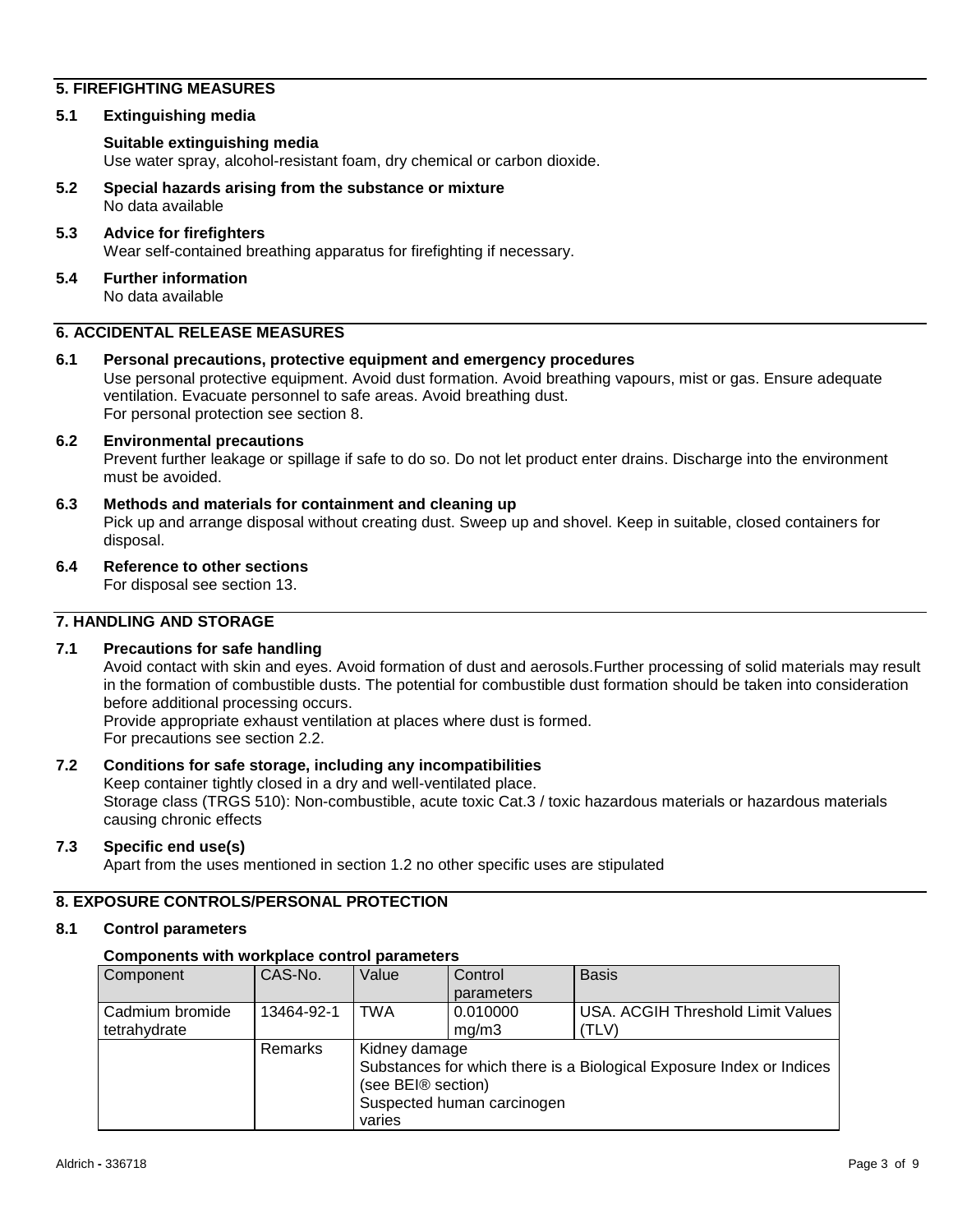| <b>TWA</b>                                                                                                                      | 0.002000<br>mg/m3                      | <b>USA. ACGIH Threshold Limit Values</b><br>(TLV)                    |  |  |
|---------------------------------------------------------------------------------------------------------------------------------|----------------------------------------|----------------------------------------------------------------------|--|--|
| Kidney damage                                                                                                                   |                                        |                                                                      |  |  |
| Substances for which there is a Biological Exposure Index or Indices                                                            |                                        |                                                                      |  |  |
| (see BEI® section)                                                                                                              |                                        |                                                                      |  |  |
| Suspected human carcinogen                                                                                                      |                                        |                                                                      |  |  |
| varies                                                                                                                          |                                        |                                                                      |  |  |
| Potential Occupational Carcinogen                                                                                               |                                        |                                                                      |  |  |
|                                                                                                                                 | See Appendix A                         |                                                                      |  |  |
| Potential Occupational Carcinogen<br>See Appendix A                                                                             |                                        |                                                                      |  |  |
| <b>TWA</b>                                                                                                                      | $0.01$ mg/m3                           | USA. ACGIH Threshold Limit Values                                    |  |  |
|                                                                                                                                 |                                        | (TLV)                                                                |  |  |
| Kidney damage                                                                                                                   |                                        |                                                                      |  |  |
|                                                                                                                                 |                                        | Substances for which there is a Biological Exposure Index or Indices |  |  |
| (see BEI® section)                                                                                                              | Suspected human carcinogen             |                                                                      |  |  |
| varies                                                                                                                          |                                        |                                                                      |  |  |
| <b>TWA</b>                                                                                                                      | $0.002$ mg/m3                          | <b>USA. ACGIH Threshold Limit Values</b>                             |  |  |
|                                                                                                                                 |                                        | (TLV)                                                                |  |  |
| Kidney damage                                                                                                                   |                                        |                                                                      |  |  |
| (see BEI® section)                                                                                                              |                                        | Substances for which there is a Biological Exposure Index or Indices |  |  |
|                                                                                                                                 | Suspected human carcinogen             |                                                                      |  |  |
| varies                                                                                                                          |                                        |                                                                      |  |  |
| <b>PEL</b>                                                                                                                      | $0.005$ mg/m $3$                       | <b>OSHA Specifically Regulated</b>                                   |  |  |
|                                                                                                                                 |                                        | Chemicals/Carcinogens                                                |  |  |
| 1910.1027                                                                                                                       |                                        |                                                                      |  |  |
|                                                                                                                                 |                                        | This standard applies to all occupational exposures to cadmium and   |  |  |
|                                                                                                                                 |                                        | cadmium compounds, in all forms, and in all industries covered by    |  |  |
| the Occupational Safety and Health Act, except the construction-<br>related industries, which are covered under 29 CFR 1926.63. |                                        |                                                                      |  |  |
|                                                                                                                                 | OSHA specifically regulated carcinogen |                                                                      |  |  |
|                                                                                                                                 |                                        |                                                                      |  |  |
| Potential Occupational Carcinogen<br>See Appendix A                                                                             |                                        |                                                                      |  |  |
| <b>PEL</b>                                                                                                                      | $0.005$ mg/m $3$                       | California permissible exposure                                      |  |  |
|                                                                                                                                 |                                        | limits for chemical contaminants                                     |  |  |
|                                                                                                                                 |                                        | (Title 8, Article 107)                                               |  |  |
| see Sections 1532 & 5207                                                                                                        |                                        |                                                                      |  |  |

# **Biological occupational exposure limits**

| Component                       | CAS-No.    | Parameters   | Value                    | Biological<br>specimen | <b>Basis</b>                                                  |
|---------------------------------|------------|--------------|--------------------------|------------------------|---------------------------------------------------------------|
| Cadmium bromide<br>tetrahydrate | 13464-92-1 | cadmium      | $5 \mu g/l$              | In blood               | <b>ACGIH - Biological</b><br><b>Exposure Indices</b><br>(BEI) |
|                                 | Remarks    | Not critical |                          |                        |                                                               |
|                                 |            | cadmium      | $5\mu$ g/g<br>creatinine | Urine                  | <b>ACGIH - Biological</b><br><b>Exposure Indices</b><br>(BEI) |
|                                 |            | Not critical |                          |                        |                                                               |

# **8.2 Exposure controls**

#### **Appropriate engineering controls**

Handle in accordance with good industrial hygiene and safety practice. Wash hands before breaks and at the end of workday.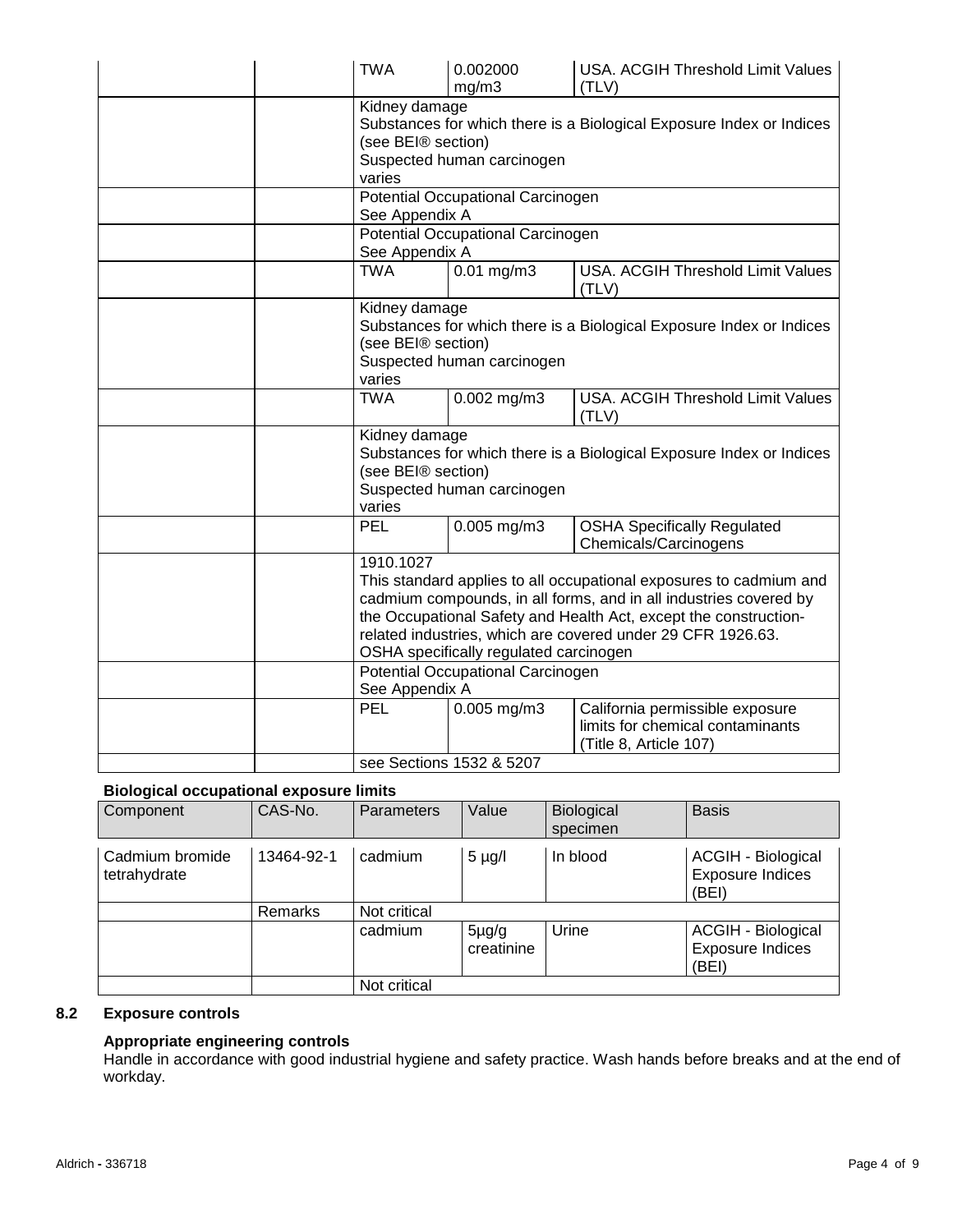#### **Personal protective equipment**

#### **Eye/face protection**

Safety glasses with side-shields conforming to EN166 Use equipment for eye protection tested and approved under appropriate government standards such as NIOSH (US) or EN 166(EU).

#### **Skin protection**

Handle with gloves. Gloves must be inspected prior to use. Use proper glove removal technique (without touching glove's outer surface) to avoid skin contact with this product. Dispose of contaminated gloves after use in accordance with applicable laws and good laboratory practices. Wash and dry hands.

#### **Body Protection**

Complete suit protecting against chemicals, The type of protective equipment must be selected according to the concentration and amount of the dangerous substance at the specific workplace.

#### **Respiratory protection**

Where risk assessment shows air-purifying respirators are appropriate use a full-face particle respirator type N100 (US) or type P3 (EN 143) respirator cartridges as a backup to engineering controls. If the respirator is the sole means of protection, use a full-face supplied air respirator. Use respirators and components tested and approved under appropriate government standards such as NIOSH (US) or CEN (EU).

#### **Control of environmental exposure**

Prevent further leakage or spillage if safe to do so. Do not let product enter drains. Discharge into the environment must be avoided.

# **9. PHYSICAL AND CHEMICAL PROPERTIES**

#### **9.1 Information on basic physical and chemical properties**

| a) | Appearance                                         | Form: solid       |
|----|----------------------------------------------------|-------------------|
| b) | Odour                                              | No data available |
| c) | <b>Odour Threshold</b>                             | No data available |
| d) | рH                                                 | No data available |
| e) | Melting point/freezing<br>point                    | No data available |
| f) | Initial boiling point and<br>boiling range         | No data available |
| g) | Flash point                                        | Not applicable    |
| h) | Evaporation rate                                   | No data available |
| i) | Flammability (solid, gas)                          | No data available |
| j) | Upper/lower<br>flammability or<br>explosive limits | No data available |
| k) | Vapour pressure                                    | No data available |
| I) | Vapour density                                     | No data available |
| m) | Relative density                                   | No data available |
| n) | Water solubility                                   | No data available |
| o) | Partition coefficient: n-<br>octanol/water         | No data available |
| p) | Auto-ignition<br>temperature                       | No data available |
| q) | Decomposition<br>temperature                       | No data available |
| r) | Viscosity                                          | No data available |
| s) | <b>Explosive properties</b>                        | No data available |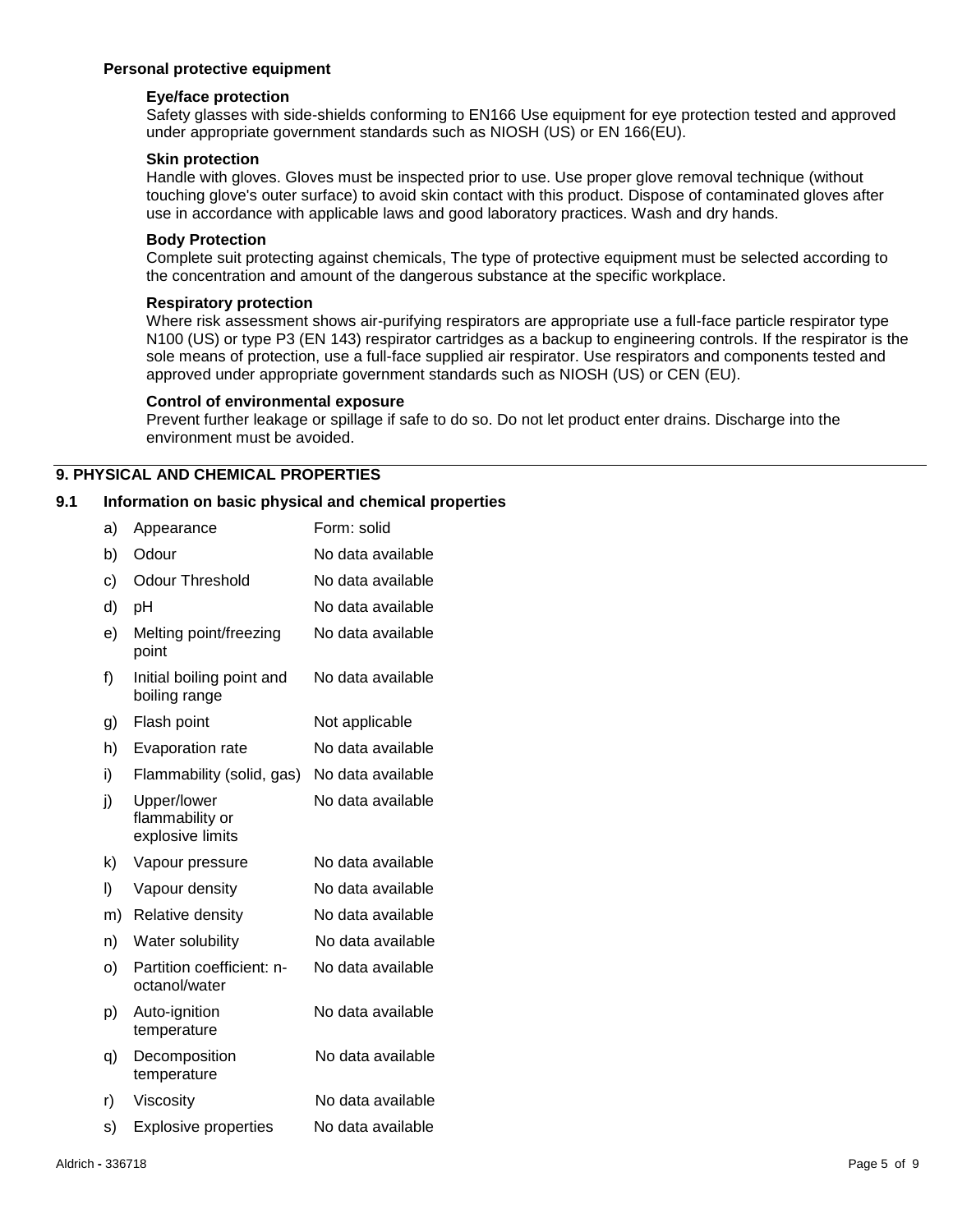#### t) Oxidizing properties No data available

#### **9.2 Other safety information** No data available

# **10. STABILITY AND REACTIVITY**

# **10.1 Reactivity**

No data available

#### **10.2 Chemical stability** Stable under recommended storage conditions.

- **10.3 Possibility of hazardous reactions** No data available
- **10.4 Conditions to avoid** No data available

#### **10.5 Incompatible materials** Strong oxidizing agents, Potassium, Metals, Azides, Zinc, Selenium/selenium oxides, Tellurium

# **10.6 Hazardous decomposition products**

Hazardous decomposition products formed under fire conditions. - Hydrogen bromide gas, Cadmium/cadmium oxides Other decomposition products - No data available In the event of fire: see section 5

#### **11. TOXICOLOGICAL INFORMATION**

#### **11.1 Information on toxicological effects**

#### **Acute toxicity**

LD50 Oral - Rat - 322 mg/kg

Inhalation: No data available

No data available

#### **Skin corrosion/irritation**

No data available

#### **Serious eye damage/eye irritation** No data available

#### **Respiratory or skin sensitisation** No data available

#### **Germ cell mutagenicity**

No data available

#### **Carcinogenicity**

- IARC: 1 Group 1: Carcinogenic to humans (Cadmium bromide tetrahydrate)
- NTP: Known to be human carcinogenThe reference note has been added by TD based on the background information of the NTP. (Cadmium bromide tetrahydrate)
- OSHA: OSHA specifically regulated carcinogen (Cadmium bromide tetrahydrate)

#### **Reproductive toxicity**

No data available

**Specific target organ toxicity - single exposure** No data available

**Specific target organ toxicity - repeated exposure** No data available

#### **Aspiration hazard** No data available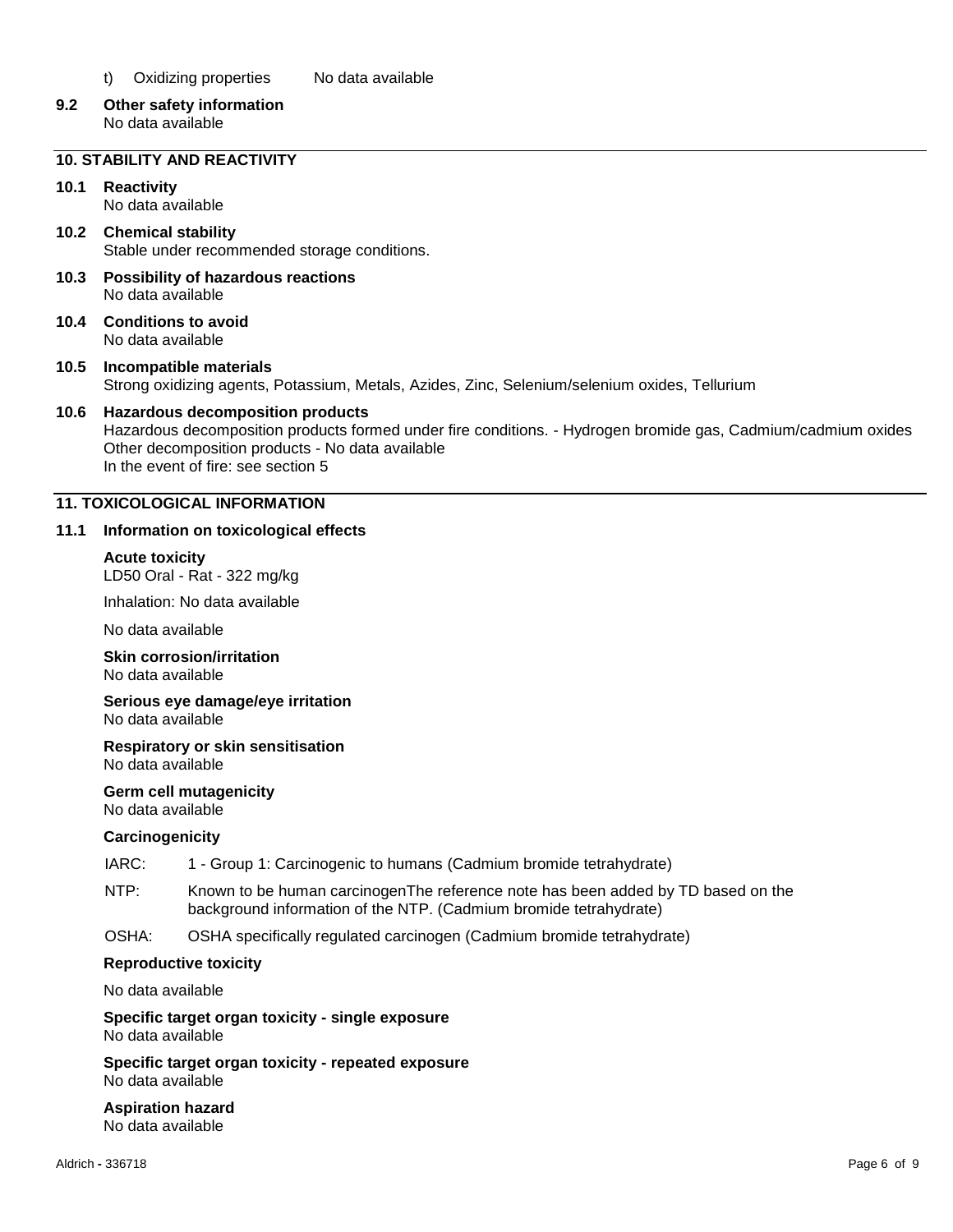# **Additional Information**

RTECS: EU9935000

sweating, Weakness, Cough, Difficulty in breathing, Pulmonary edema. Effects may be delayed., Bronchitis, Headache, Acute inhalation exposure to cadmium fumes may cause "metal fume fever" with flu-like symptoms of weakness, fever, headache, chills, nausea, vomiting, dizziness, sweating, muscular pain, cough and difficulty breathing. Acute pulmonary edema may develop within 24 hours and reaches a maximum by three days.The first chronic effect of exposure to cadmium is generally kidney damage, manifested by excretion of excessive protein in the urine, followed by anemia, teeth discoloration and loss of smell. Cadmium also is believed to cause pulmonary emphysema and bone disease.

Stomach - Irregularities - Based on Human Evidence Stomach - Irregularities - Based on Human Evidence

# **12. ECOLOGICAL INFORMATION**

#### **12.1 Toxicity**

No data available

# **12.2 Persistence and degradability**

Biodegradability Result: - According to the results of tests of biodegradability this product is not readily biodegradable.

- **12.3 Bioaccumulative potential** No data available
- **12.4 Mobility in soil**

No data available

**12.5 Results of PBT and vPvB assessment** PBT/vPvB assessment not available as chemical safety assessment not required/not conducted

#### **12.6 Other adverse effects**

An environmental hazard cannot be excluded in the event of unprofessional handling or disposal. Very toxic to aquatic life with long lasting effects.

# **13. DISPOSAL CONSIDERATIONS**

#### **13.1 Waste treatment methods**

#### **Product**

Offer surplus and non-recyclable solutions to a licensed disposal company. Contact a licensed professional waste disposal service to dispose of this material. Dissolve or mix the material with a combustible solvent and burn in a chemical incinerator equipped with an afterburner and scrubber.

#### **Contaminated packaging**

Dispose of as unused product.

# **14. TRANSPORT INFORMATION**

#### **DOT (US)**

UN number: 3077 Class: 9 Packing group: III Proper shipping name: Environmentally hazardous substances, solid, n.o.s. (Cadmium bromide tetrahydrate) Reportable Quantity (RQ): 10 lbs

Poison Inhalation Hazard: No

#### **IMDG**

UN number: 3077 Class: 9 Packing group: III EMS-No: F-A, S-F Proper shipping name: ENVIRONMENTALLY HAZARDOUS SUBSTANCE, SOLID, N.O.S. (Cadmium bromide tetrahydrate) Marine pollutant:yes **IATA** UN number: 3077 Class: 9 Packing group: III Proper shipping name: Environmentally hazardous substance, solid, n.o.s. (Cadmium bromide tetrahydrate)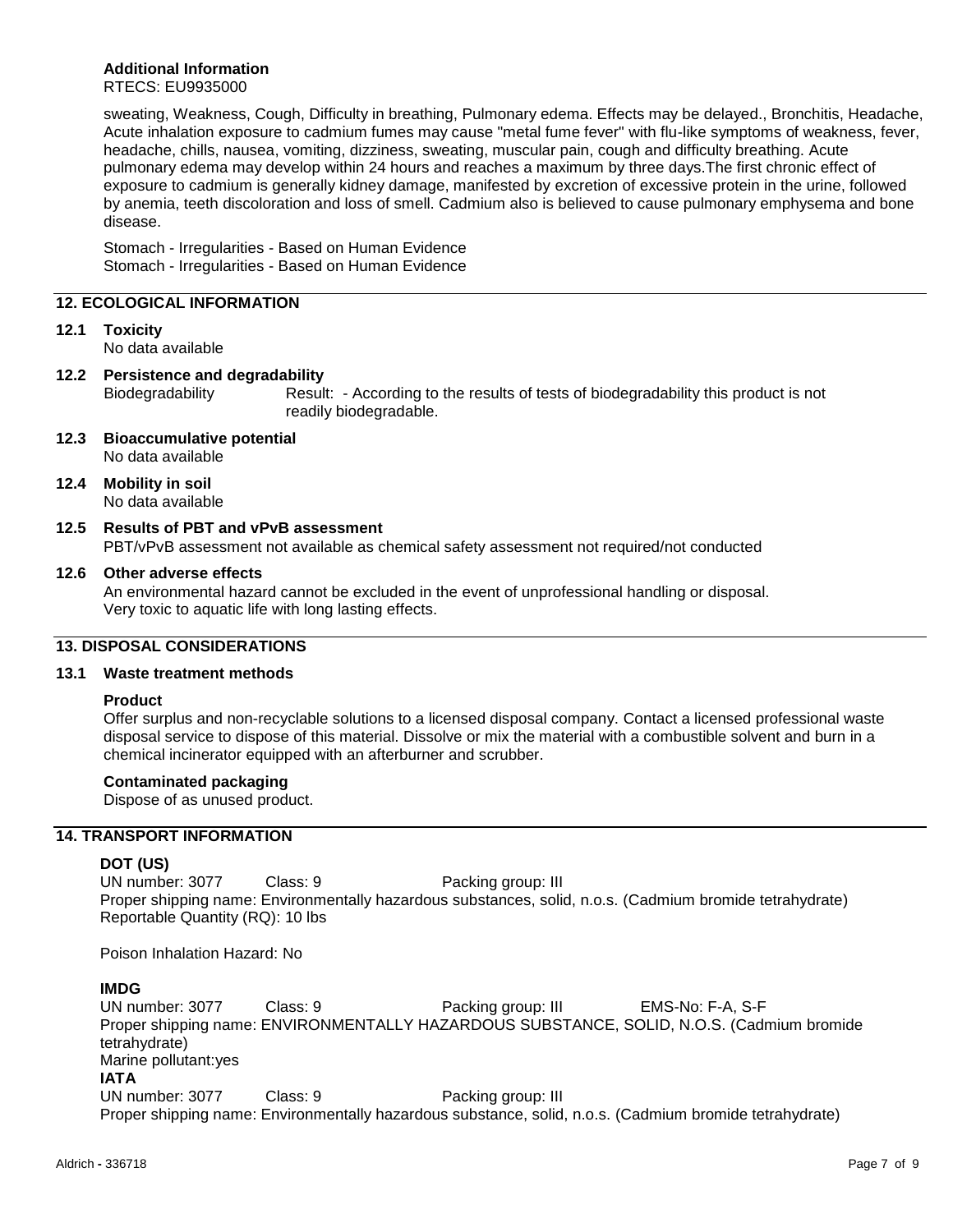# **Further information**

EHS-Mark required (ADR 2.2.9.1.10, IMDG code 2.10.3) for single packagings and combination packagings containing inner packagings with Dangerous Goods > 5L for liquids or > 5kg for solids.

#### **15. REGULATORY INFORMATION**

#### **SARA 302 Components**

No chemicals in this material are subject to the reporting requirements of SARA Title III, Section 302.

#### **SARA 313 Components**

| The following components are subject to reporting levels established by SARA Title III, Section 313: |            |                      |
|------------------------------------------------------------------------------------------------------|------------|----------------------|
|                                                                                                      | CAS-No.    | <b>Revision Date</b> |
| Cadmium bromide tetrahydrate                                                                         | 13464-92-1 | 2007-07-01           |
| <b>Massachusetts Right To Know Components</b>                                                        |            |                      |
|                                                                                                      | CAS-No.    | <b>Revision Date</b> |
| Cadmium bromide tetrahydrate                                                                         | 13464-92-1 | 2007-07-01           |
| <b>Pennsylvania Right To Know Components</b>                                                         |            |                      |
|                                                                                                      | CAS-No.    | <b>Revision Date</b> |
| Cadmium bromide tetrahydrate                                                                         | 13464-92-1 | 2007-07-01           |
| <b>New Jersey Right To Know Components</b>                                                           |            |                      |
|                                                                                                      | CAS-No.    | <b>Revision Date</b> |
| Cadmium bromide tetrahydrate                                                                         | 13464-92-1 | 2007-07-01           |
| <b>California Prop. 65 Components</b>                                                                |            |                      |
| WARNING! This product contains a chemical known to the                                               | CAS-No.    | <b>Revision Date</b> |
| State of California to cause cancer.                                                                 | 13464-92-1 | 2007-09-28           |
| Cadmium bromide tetrahydrate                                                                         |            |                      |

#### **16. OTHER INFORMATION**

#### **Full text of H-Statements referred to under sections 2 and 3.**

| Acute Tox.           | Acute toxicity                                           |
|----------------------|----------------------------------------------------------|
| <b>Aquatic Acute</b> | Acute aquatic toxicity                                   |
| Aquatic Chronic      | Chronic aquatic toxicity                                 |
| Carc.                | Carcinogenicity                                          |
| H302                 | Harmful if swallowed.                                    |
| $H302 + H312 +$      | Harmful if swallowed, in contact with skin or if inhaled |
| H332                 |                                                          |
| H312                 | Harmful in contact with skin.                            |
| H332                 | Harmful if inhaled.                                      |

#### **HMIS Rating**

| Health hazard:         | 2 |
|------------------------|---|
| Chronic Health Hazard: | * |
| Flammability:          | O |
| <b>Physical Hazard</b> | O |
|                        |   |

#### **NFPA Rating**

| Health hazard:     | 2 |
|--------------------|---|
| Fire Hazard:       | O |
| Reactivity Hazard: | O |

#### **Further information**

Copyright 2016 Sigma-Aldrich Co. LLC. License granted to make unlimited paper copies for internal use only. The above information is believed to be correct but does not purport to be all inclusive and shall be used only as a guide. The information in this document is based on the present state of our knowledge and is applicable to the product with regard to appropriate safety precautions. It does not represent any guarantee of the properties of the product. Sigma-Aldrich Corporation and its Affiliates shall not be held liable for any damage resulting from handling